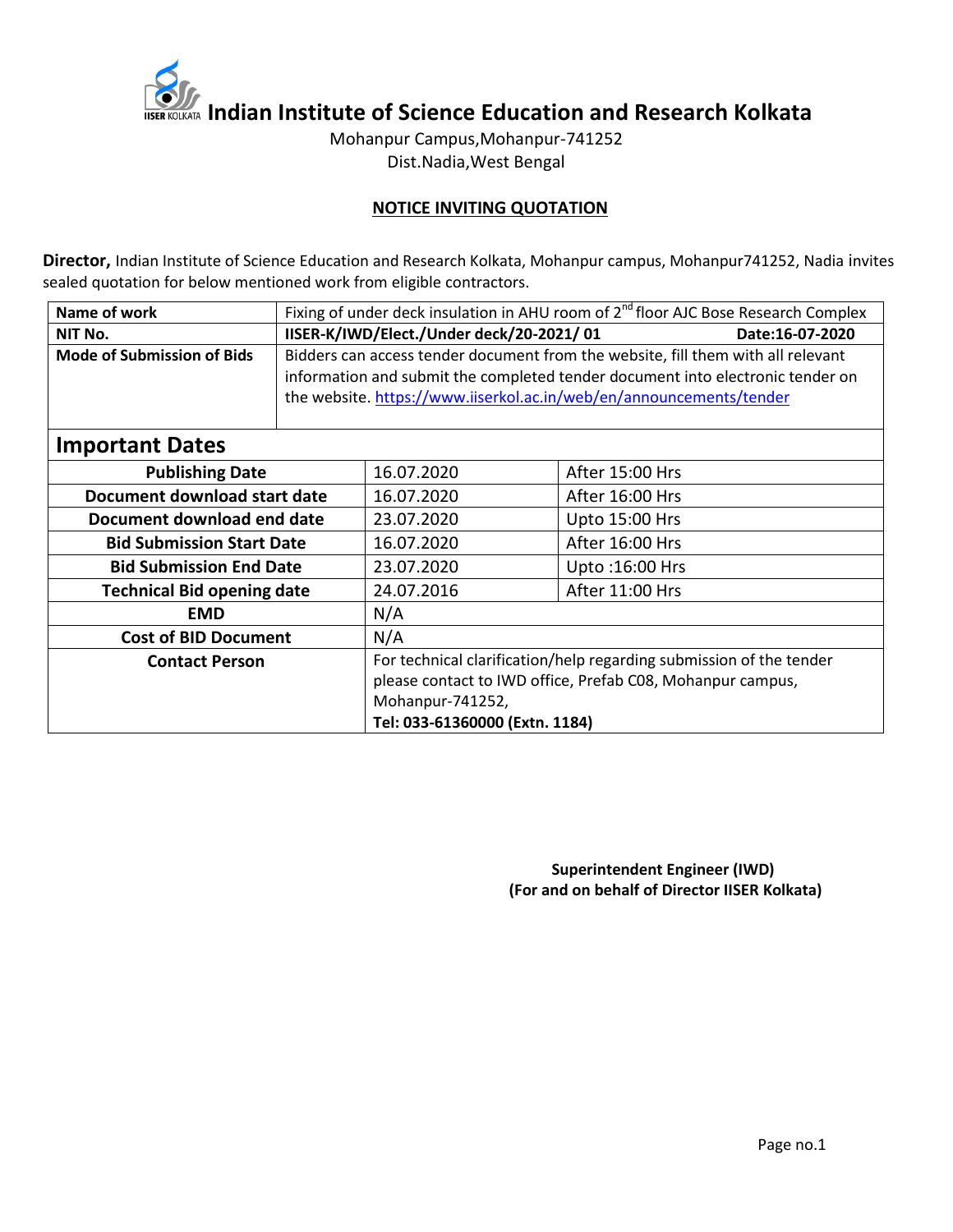

# Mohanpur Campus,Mohanpur-741252 Dist.Nadia,West Bengal

**Eligibility:** The Bidder should execute similar type of work value not less than 50 thousand in last three years. The bidder should have completed such type of work in any Govt. /Reputed organization.

**Documents:** Tender paper in complete shape signed in all pages with the filled in item rate should be submitted along with the competitive and justified rate with specification & makes including all relevant documents like copies of **Registration certificate, PAN no., GST certificate, Trade License** etc., in a sealed cover addressed to the undersigned super scribing the name of work so as to reach him within **23.07.2020** positively. Late submission or any postal delay will not be accepted.

#### **Terms and conditions:**

- **1**. The work should be started immediately after issuing of work order.
- **2**. The payment will be made after completion of work and against challan & tax invoice.
- **3.** Materials to be supplied at IISER Kolkata Mohanpur campus as per the specification only.

**4.** The quoted amount should be inclusive of all taxes , duties , transportation charges etc. and is to be written clearly both in figure and in words.

**5**. The work order may be awarded on the basis of the competency and reliability of the bidder and quoted offer and it is not necessarily to award the contract to the lowest bidder.

**6.** Vendor should submit the measurement sheet after completion of work.

**6.** The complete tender may be sent by post to the above mentioned address captioned "Fixing of under deck insulation in AHU room of 2<sup>nd</sup> floor AJC Bose Research Complex to Electrical Division under Institute Works Department of IISER Kolkata". The Envelope should be addressed to **The Superintendent Engineer (IWD)**. The sealed quotation should be reached "Indian Institute of Science Education and Research Kolkata office on or before 24.07.2020.

**8.** All the above said relevant documents and tender hard copy must be reached within scheduled date and time.

## **Please note that the Competent Authority reserves the right to reject any or all quotation without assigning any reason whatsoever**

 **Superintendent Engineer Institute Works Department (For and on behalf of Director IISERKolata)**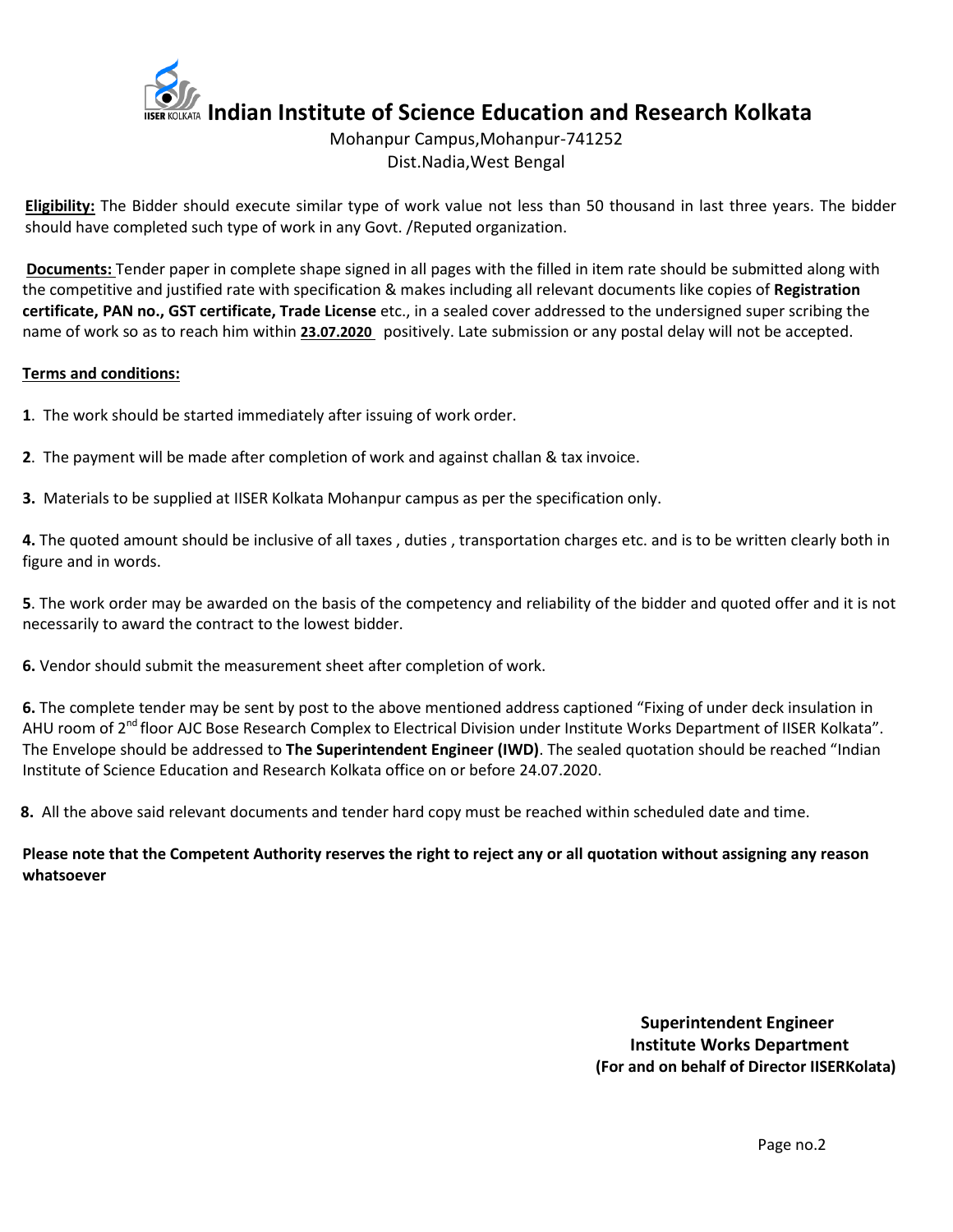

**Indian Institute of Science Education and Research Kolkata**

Mohanpur Campus,Mohanpur-741252 Dist.Nadia,West Bengal

## **Acceptance of terms and conditions by the bidder**

 To The Superintendent Engineer Institute Works Department IISERKOLKATA Mohanpur-741252

**Sub:** Fixing of under deck insulation in AHU room of 2<sup>nd</sup> floor AJC Bose Research Complex

Dear Sir,

We have carefully examined all the tender documents including main terms and conditions and I/we the undersigned hereby submit the tender for the above cited work with price bid in conformity with the said Tender documents. We undertake that if our tender is accepted, we will commence the work immediately and complete the same within specific time from the date of issue of Work Order.

 The corrigendum(s) issued from time to time by your organization too have also been taken into consideration, while submitting this acceptance letter.

 I /We hereby unconditionally accept the tender terms and conditions of above mentioned tender document(s)/corrigendum(s) in its entirely.

 **It is certified that we have not been black-listed in any of the Government Department.** 

**Signature of the Contractor / Authorized person on behalf of the Firm / Organization and Seal**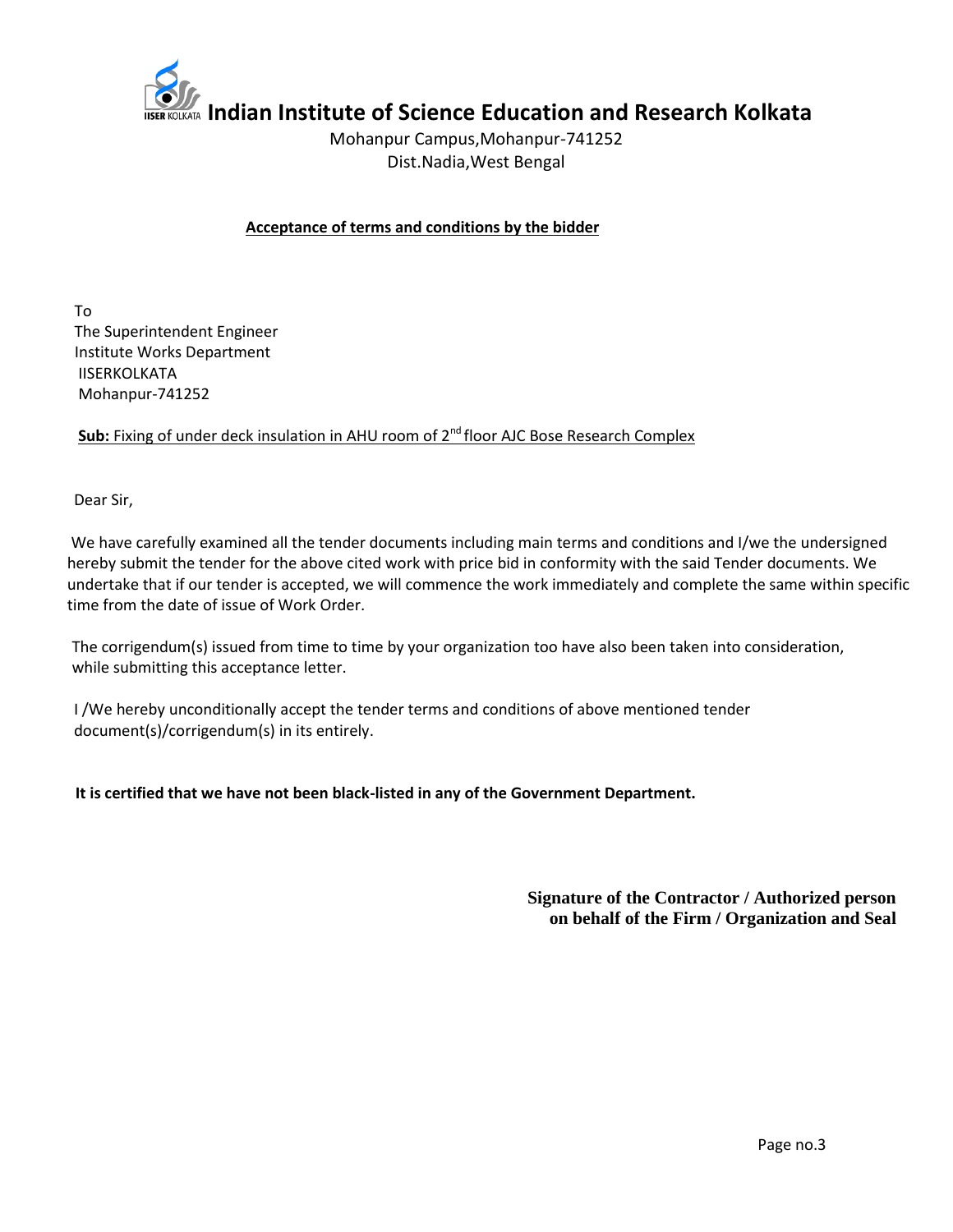

**ITSER KOLKATA Indian Institute of Science Education and Research Kolkata** 

Mohanpur Campus,Mohanpur-741252 Dist.Nadia,West Bengal

#### **(BASIC INFORMATION)**

| $\mathbf{1}$   | Name of the Contractor / Firm / Organization /<br>Company.                                                                                                                                                                                                |              |
|----------------|-----------------------------------------------------------------------------------------------------------------------------------------------------------------------------------------------------------------------------------------------------------|--------------|
| $2^{\circ}$    | Official Correspondence address at with contact<br>person's name, telephone number, mobile<br>number, E-mail etc. (Mandatory for regular<br>correspondence)                                                                                               |              |
| 3              | Type of Firm / Organization, whether<br>proprietorship, partnership or private limited<br>company etc.                                                                                                                                                    |              |
| $\overline{4}$ | Year of establishment                                                                                                                                                                                                                                     |              |
| 5              | Name of the Proprietor / Partners / Directors in                                                                                                                                                                                                          | a)           |
|                | Organization                                                                                                                                                                                                                                              | b)           |
|                |                                                                                                                                                                                                                                                           | $\mathsf{c}$ |
|                |                                                                                                                                                                                                                                                           | d)           |
| 6              | a) Details of Registration (Firm, Company etc)<br><b>Registering Authority</b><br>i.<br>Date<br>ii.<br>iii. Number<br>b) Details of Electrical license<br><b>Registering Authority</b><br>i.<br>ii. Reg No.<br>iv. Date of expiry.<br>iii. Date of issue. |              |
| $\overline{7}$ | a) Details of Income Tax Permanent Account<br>Number.                                                                                                                                                                                                     |              |
|                | b) Details of GST                                                                                                                                                                                                                                         |              |
| 8              | Bank Account Details of the Bidder (Account No.<br>Bank Name & Branch, IFSC Code etc)<br>(required for refunding the Cost of EMD of the<br>unsuccessful Bidders)                                                                                          |              |

# **Signature of the Contractor / Authorized person on behalf of the Firm / Organization and Seal**